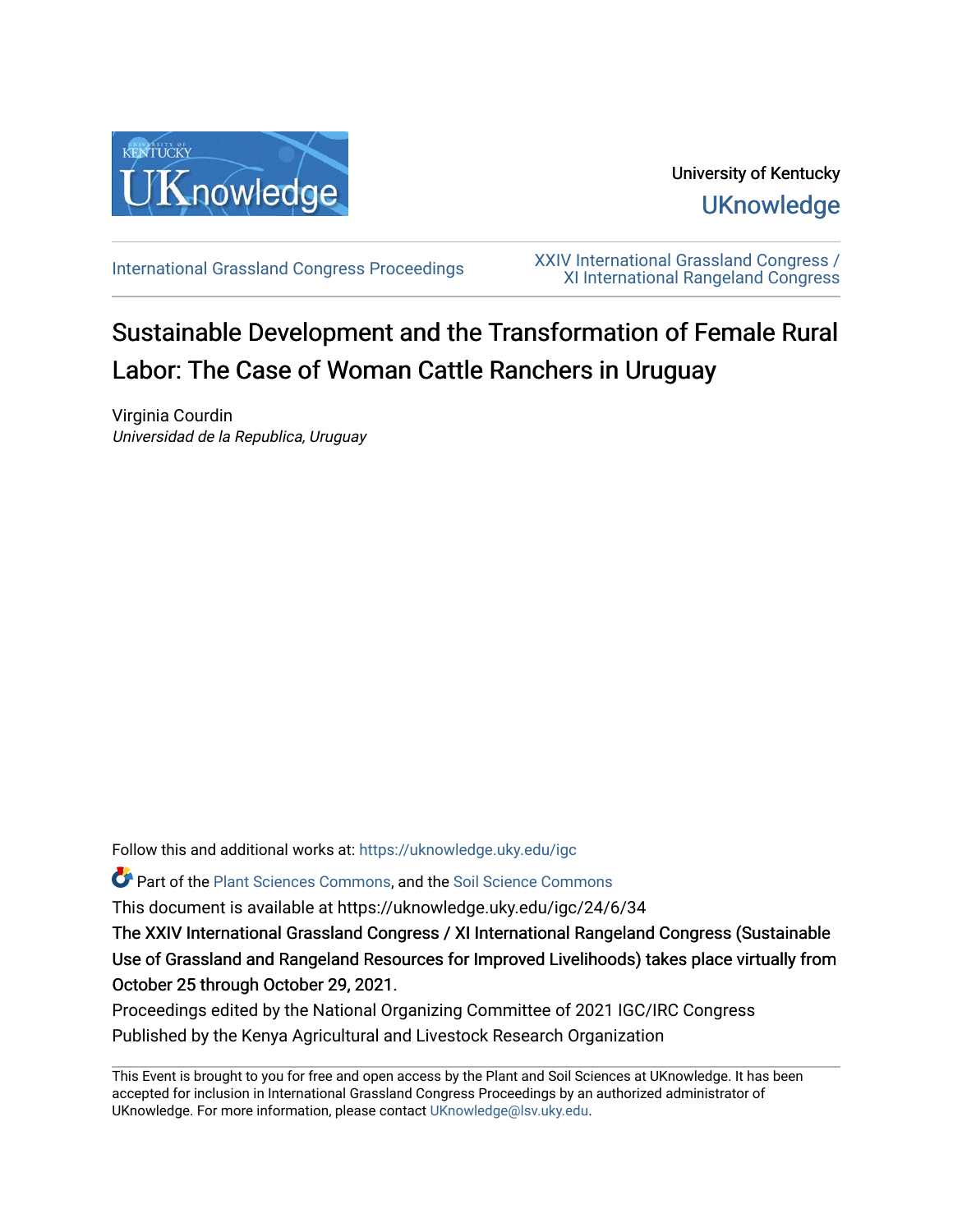# **Sustainable development and the transformation of female rural labor: The case of woman cattle ranchers in Uruguay**

# **Courdin, V**

**Key words**: women's work; rural development; livestock faming; Uruguay; gender and ranching

#### **Abstract**

Internationally, rural women are considered key to sustainable development. However, in the Uruguayan livestock sector, women's work is largely unrecognized by public policy makers, causing younger women to migrate, and resulting in the "masculinization" of livestock husbandry. In Uruguay, extensive livestock production (range livestock) analysis has historically ignored the genuinely productive role that women play in rangelands, limiting the visibility of their action to reproductive activities while ignoring their importance in terms of income generation, herd management, networking, strategic planning, etc. Although family production integrates women, their work is often invisible, subsumed within domestic chores or seen as "helping" the husband, considering him the only "producer." This paper reflects on the role of women in the organization of labor in extensive livestock systems while providing elements to elucidate the relationship between gender and livestock production strategies. Through the implementation of semistructured interviews and participant observation dynamics, we analyzed the productive practices of women dedicated to cattle ranching in the Northern littoral ("Litoral Norte") grasslands of Uruguay. Our analysis focused on three main areas: i) a typology of the main identified profiles of rural women involved in livestock production (principal decision-maker, collaborator, job executor) and farm and time management options; ii) the different dynamics of decision-making, according to the previously cited typology of women's profiles and roles; and iii) women's subjective perceptions and visions of the transformations experienced in their productive activities. Results reveal the relative heterogeneity of female work configurations in family livestock production systems. Main labor differences evidenced in the production unit are rooted in deeper structural inequalities originated in the traditional place's women are assigned in the Uruguayan society at large. In that regard, our research identified five factors that influence the position, profile, and labor roles of women in extensive livestock production in Uruguay: i) the symbolic power position and relationship of women with and within their families, ii) their socioeconomic background, iii) the relative size of their farms in number of hectares, iv) the presence of labor support/employees, and v) the formal tenure of land and animals. We conclude that the rich diversity of women's involvement strategies in ranching is linked to a delicate articulation between their families, their professional and their social universes (including their expectations for the future), all of which offer women a span of different degrees of autonomy to determine their time management, the performance of productive tasks, and their own identities.

#### **Introduction**

In Uruguay, the women who lived in productive units in 2011 were 39,257 out of a total of 106,961 people. Between 1970 and 2011, the proportion of women in the total population decrease from 43.4 to 36.7% (MGAP-DIEA, 2011). This evolution shows that historically women have had a lesser presence than men in the field, due in part to the country's predominant production system, extensive cattle ranching, which has traditionally almost exclusively involved men. On the other hand, since the fifties, the processes of land concentration and mechanization, have reduced family production (Rossi, 2010), in which women had a prevalent place. The statistics reflect the gender inequalities women experience in Uruguayan agriculture. The statistics also obscure the work that many women carry out on farms as unpaid workers. Consequently, the rural environment is experiencing a sustained process of depopulation, due in part to women's emigration to urban areas, especially young women who seek to continue with their studies and obtain job opportunities (Chiappe, 2005).

#### **Does rural women's work count?**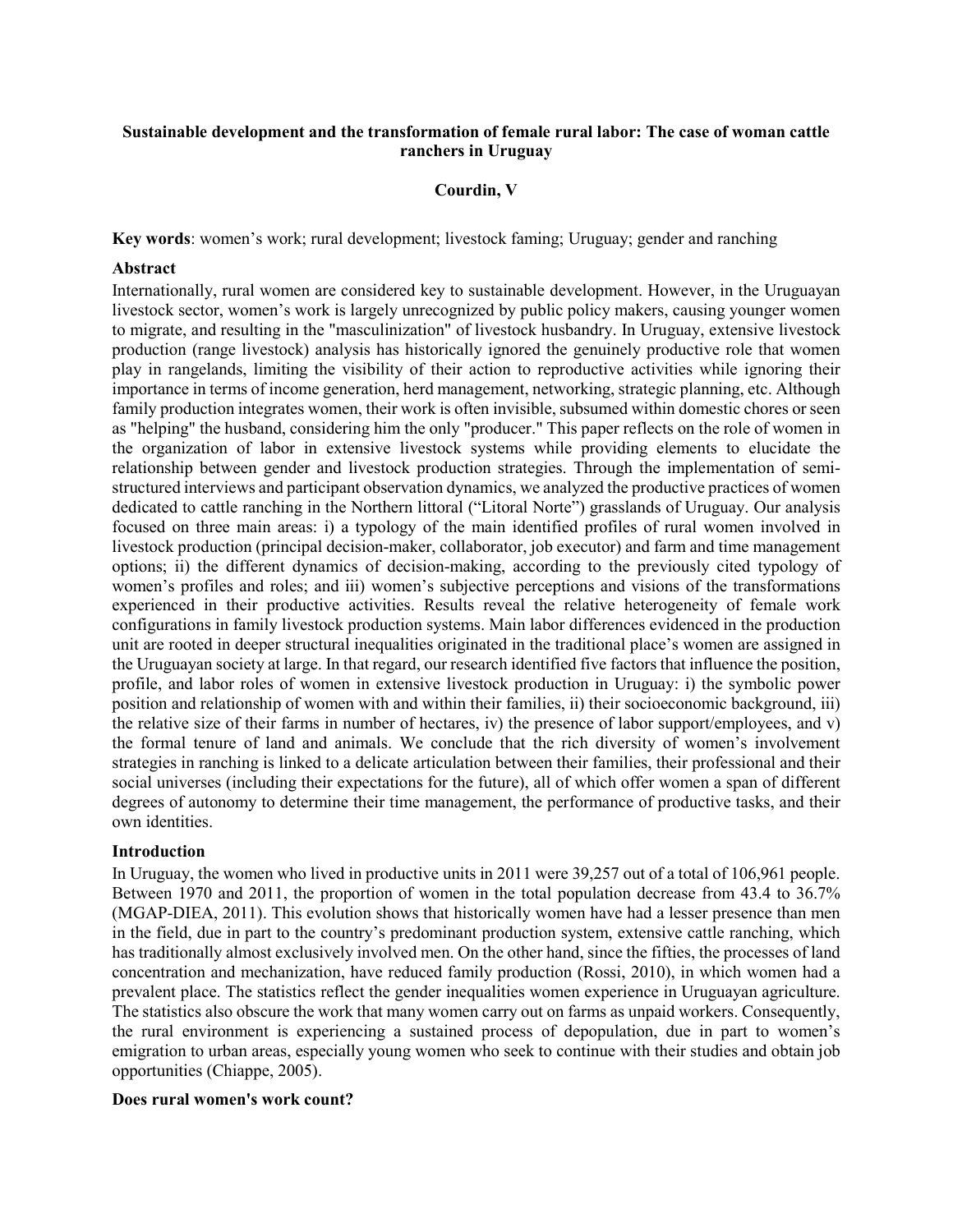Economics and sociology traditionally consider work to be activities related to the economic production of goods and services that fall within the market circuit. Within the population of rural women, three subpopulations can be differentiated: agricultural producers (heads and co-heads of farms), wage earners (permanent or temporary), and women with non-agricultural rural employment (FAO, 2013). This leads many studies on gender and rural work to ignore that the boundaries that separate these sub-populations are by no means hermetic, since rural women are essentially multi-active, combining, simultaneously or successively, wage-earning, or unpaid agricultural activities, with non-agricultural activities under different conditions. Likewise, rural women shift very easily from being active to inactive<sup>[1](#page-2-0)</sup> (or vice versa) in livestock activity, depending on family circumstances or the environment, a fact often overlooked by research (Courdin, 2008). This mobility and multi-belonging to different categories strongly hinders women's visibility and characterization, giving rise to hugely different figures, not very comparable and, generally, very underestimated (FAO, 2013).

# **Methodology**

Based on semi-structured interviews with 13 rural women from the North Coast region of the country, who present profiles of principal decision-maker, collaborator, observer, we sought to identify the different degrees of involvement of women in livestock production families. Principal decision-maker: woman who make decisions related to the operation of the production system and the management of the farm. Collaborator: woman who collaborate in decision making with the boss. Observer: woman who do not participate in decision making. These profiles, commonly perceived in rural livestock areas of the country, were taken from previous studies (Courdin, 2008; Litre, 2010). We also investigated women's perceptions of their roles and the changes in gender relations in Uruguayan livestock production. We identified initial interviewees fitting the three profiles with assistance from Extension technicians and selected subsequent participants using the snowball method (Atkinson and Flint, 2004). From the analysis of the discourse of each of the interviews, we identified categories and indicators that allowed us to describe the type and level of involvement of women in the productive units. We also characterized their organization of work, identifying the factors that affect their roles, and deepening knowledge of their realities.

# **Results**

The main practices developed by women in livestock production units can be organized into three categories: a) related to the functioning of the production system, b) linked to the management of the farm, and c) concerning the functioning of the home and family. The three groups contribute to the generation of direct income and to the reproduction of the family-farm unit. Work with animals in pens and field trips emerge as the main tasks within the first category. In the second, accounting and record-taking are the main tasks. The last category includes reproductive activities. Depending on the identified profiles of women and the degrees of involvement in the activities, we differentiated three types of women.

# *Women leaders: principal decision-maker of livestock operation*

Women leaders are responsible for the productive unit and involved in the tasks that are carried out there. They are generally single or widowed, without dependent children, and who have acceded to the leadership of the productive unit due to their social condition (inheritance, widowhood, etc.). However, women maintain that the occupation of these spaces has been by choice, given their taste for rural activity, and not by imposition. At the national level (MGAP-DIEA, 2018), women who oversee livestock farms are 24% of all farms.

For the operation of the system, they have salaried labor (always male), to facilitate daily work, especially in tasks that require physical effort such as handling animals, maintaining fences, using heavy tools, etc. This does not imply a decrease in the participation of women in daily work, but rather they assume responsibility for planning work, generating authority when giving orders and legitimizing their decisions when managing the productive unit. Some of these women have experienced difficulties in their

<span id="page-2-0"></span> $1$  The inactivity of women in livestock activity refers to the relegation of their involvement in work within the activity as a result of the birth of a child, the illness of a family member, etc.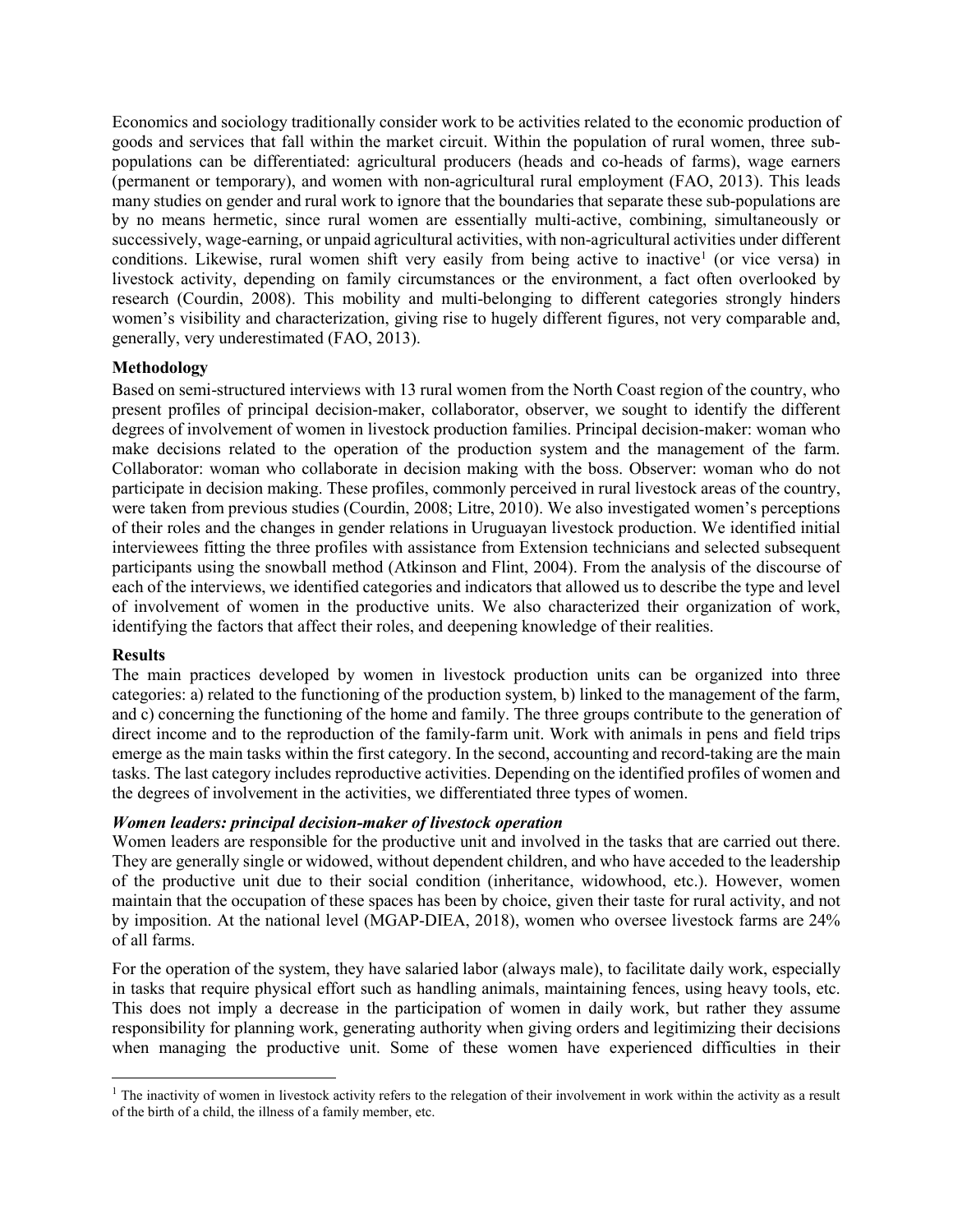relationships with staff due to the "machismo" in rural areas, which positions the woman as incapable of leading decision-making spaces (Courdin, 2008).

Women "heads" are exclusively responsible for the decision-making process. However, there are some differences in the procedures of economic and productive decisions. Most of the economic decisions are made individually, reflecting the independence and personal freedom of these women regarding the management of their income. In contrast, productive decisions are made at two levels: i) through informal dialogue: with a close relative, with the permanent wage earner or with a neighbor who is considered a mentor due to experience in the activity; and/or ii) through a formal dialogue with a professional belonging to an agricultural extension entity. The predominant level is the first (informal dialogue), since it allows them to easily channel some affective or aesthetic criteria (such as the choice of breed, the selection of animals, etc.) that are sometimes questioned by professionals.

One of the characteristics that differentiates women leaders and is typical of the profile is having a flexible and open attitude to new information. This means that women heads of production units are prone to "listen" to professionals, more predisposed to changes in their decisions regarding the operation of the production system and the incorporation of techniques and technologies that, in their opinion, allow them to improve their operations. Their interest in continuous learning and productive challenges lead them to participate in training activities, technical workshops and to receive extension workers in their productive unit. The relationship these women establish with technicians constitutes a learning process for both parties, being for these women an opportunity to demonstrate a different way of producing and for the professionals to understand a new sociocultural conception of managing a productive unit.

# *Shared work: collaborator of exploitation*

Women "co-heads" share the productive unit with their partners and children. The presence of the man within the productive unit leads to these women not being able to play a leadership role ("heads") and being conditioned to share leadership with him.

The main difference with the previous group does not lie in the task's co-head women carry out, but in how they carry them out. Regarding productive activities, these women are involved in tasks carried out close to the domestic sphere, as a strategy not to neglect family dynamics, especially when they have children. They participate in activities with animals carried out in pens (health care, handling operations, etc.), their presence being less in field trips. Although these women's role is to collaborate and they are not essential for work, many participate actively in the work sharing equal conditions with their partners (in terms of the amount of work and the importance attributed to it for both genders). This low appreciation attributed to women may be due to the fears they face daily within the family and in society, of occupying, sometimes, levels higher than men (Niedworok, 1986).

The "co-bosses" who are more involved with the operation of the production unit actively participate in tasks related to management, such as accounting and record-taking. This type of activity within the domestic sphere is compatible with other household activities and allows women to develop as responsible persons. Managing numbers, records and technical information requires "skills" that are more present in women, as they have a higher degree of educational training than men (MGAP-DIEA, 2018), which makes the task easier for them.

These co-head women's participation in relevant farm management activities increases their self-esteem given the greater visibility and recognition of their work, which, although it is usually seen as helping male work, in some cases is perceived as a partnership. Likewise, in the decision-making process, it positions them in a negotiation space that allows them to exchange opinions in a more fluid dialogue regarding the administrative and sometimes animal management decisions. Despite this, not all of them actively participate in this process, since they consider that the one who should have the "last word" is the head of the operation. This is the product of a socialization process, where women incorporate certain guidelines, codes and social norms that position them in subordination to the "boss", who is a man (Jelin, 2010).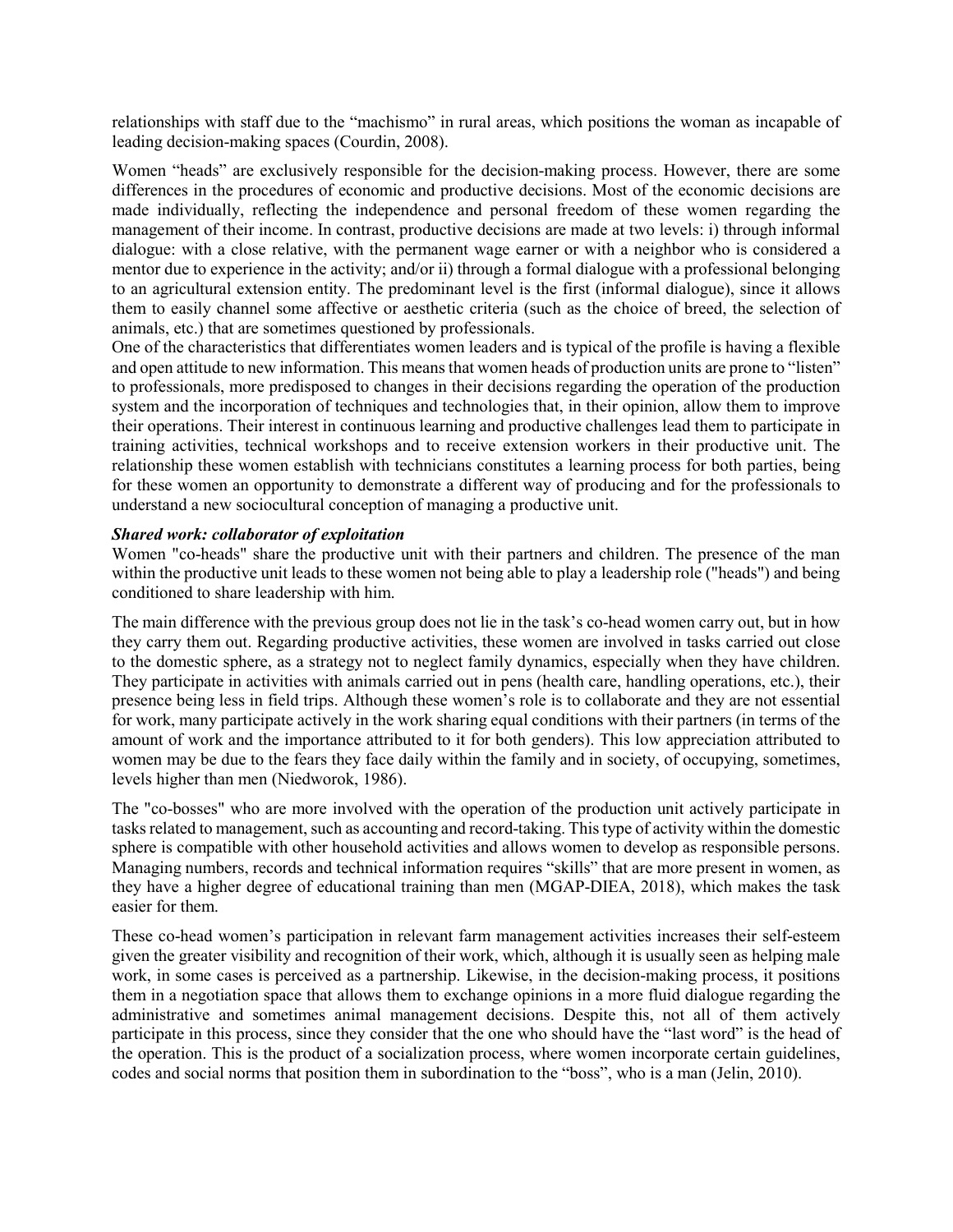In this group of women, reproductive work, with very few exceptions, is exclusively female. This differential distribution of tasks is associated with the sociocultural conceptions that families have, where the man is responsible for productive work, defined as that of a social and collective nature that generates social wealth, while the woman is responsible for care of children and the home, reproductive work (Courdin *et al.,* 2014). This gender division of tasks has contributed to the fact that women "co-bosses" continue to be seen as "help" in productive tasks and as responsible for reproductive tasks, socially conditioning their independence and personal freedom.

#### *Distant: observer on the operation*

The "observer" women live with their families on farms. These women are involved little with the operation of the farm, not participating in any of the tasks of the production system. The tasks they perform have to do with taking care of the garden and small animals for the family's own consumption. Their low participation is due to the lack of interest and/or the absence of space to participate in the activities of the productive unit. This reflects the strong patriarchal role of the men who accompany them, and the low value that they attribute to women in rural tasks (Barthez, 2005).

The "observer" women define themselves as shy, reserved, and consider that their minimal formal education conditions them not to express opinions on the productive unit. Likewise, their role only in domestic activities based on their concern for the care of the family and the home inhibits personal development, which under the patriarchal vision that conceptualizes women as "housewives", hinders their empowerment and restricts their autonomy, decision-making capacity, self-confidence, and security. These subjective evaluations of work not only account for myths and beliefs based on a pattern of traditional gender roles in the field, but also respond to an objective reality base due to social stereotypes.

#### **Home, Family and Farm: A Crossroads**

In contrast to the productive activities of the farm, reproductive activities, in addition to being carried out almost exclusively by the women of the three profiles studied, continue to be their responsibility. The collaboration of men in child-rearing and house-keeping activities is very low and occasional (when the woman is ill, etc.), although women increase their working hours in tasks related to livestock operation. The double working hours of women forces them to adjust the time to their multiple responsibilities. For this, some women have used various family strategies to be able to continue integrated into the work of the productive unit. These strategies allow women to combine the care and education of their children with the farm work, which naturally leads to situations in which women encourage the continuation of the operation across generations.

# **Conclusions**

In addition to categorizing women's roles on livestock farms as principal decision-maker, collaborator, observer, this study reflects that the category of "collaborator" is the most frequent. However, in agricultural statistics, the importance of the collaborator role is almost nil. We see two potential explanations for this. First, is the lack of specific questions in the agricultural censuses regarding the contribution that women make to the economic development of farms. Second, the lack of awareness that women have the same rights with respect to men.

The specifics of livestock farming reveal key aspects of women's work. First, the overlapping of the productive and reproductive spheres make it difficult to distinguish the activities that women carry out in both spaces, which makes it difficult for their families and society in general to recognize their productive role. Second, a system of values and androcentric culture relegates women in the participation of work and decision-making. However, several women developed strategies (work and family coordination) that allow them to be involved in livestock tasks, demonstrating their skills for rural work and farm performance. Others prefer to develop in areas in which men do not show exclusive ability, such as farm business accounting, which gives them the opportunity to be involved with the operation and management of the operation, and thus obtain decision power.